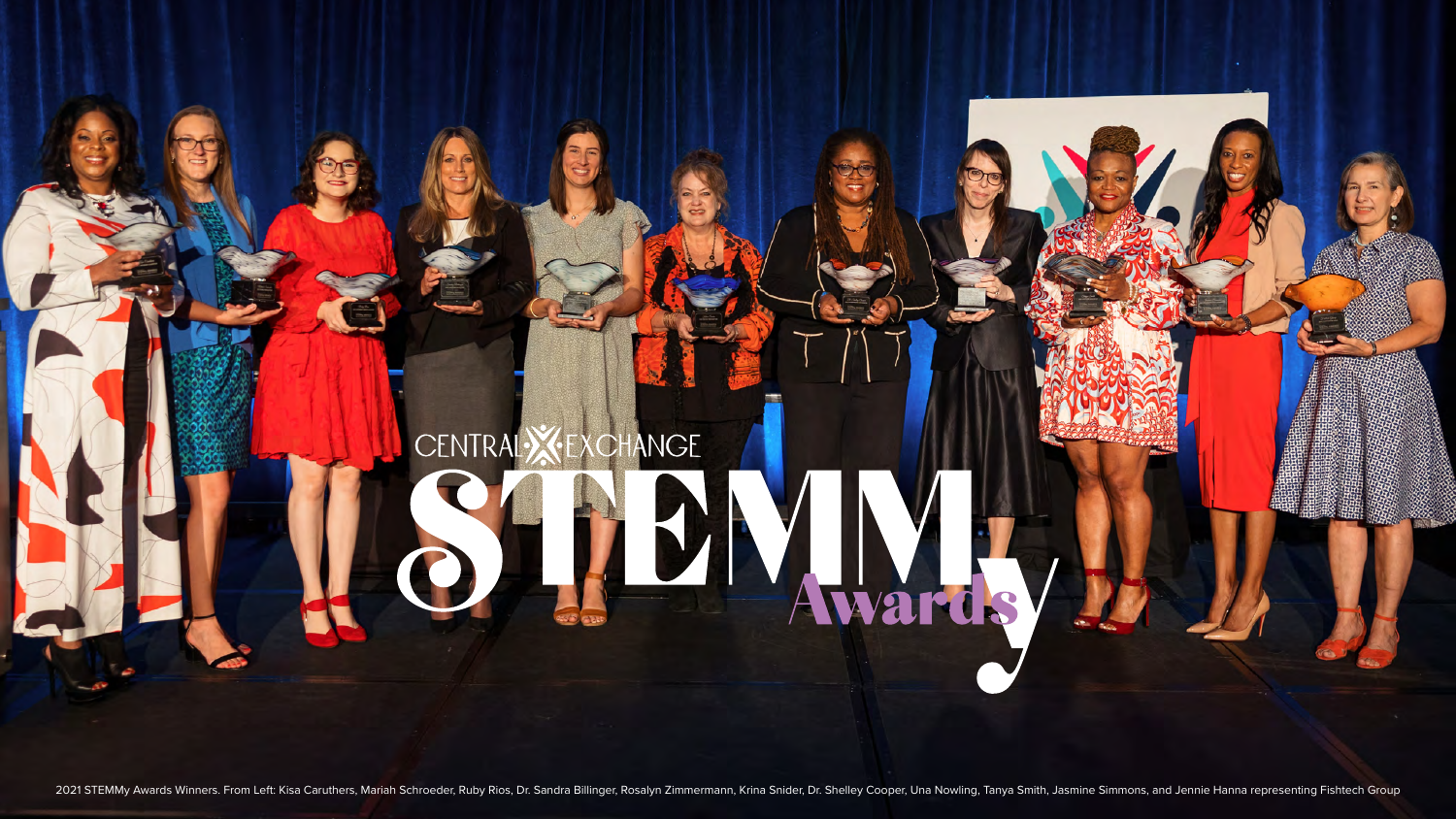# Join Kansas City STEMM companies

## honoring women.

**Surprisingly, women make up only 24% of the workforce in STEMM fields.** To change this staggering statistic, we need businesses to get involved shifting the future landscape.

The Central Exchange Women In STEMM (WiSTEMM) initiative is the Kansas City Region's premier effort to recognize, advance and promote women working in the fields of science, technology, engineering, math and medicine.

Each year CX celebrates the accomplishments of all women in KC who are setting trends and breaking barriers in their STEMM fields at the Annual STEMMy Awards Benefactor's Roundtable Discussion and the Awards Recognition Gala Luncheon.

We count on organizations such as yours to help us reach, cultivate, and celebrate these women. Thank you for your consideration and support!

Award categories include Enterprising Innovator, Corporate HERO, Groundbreaking Leadership, Rising Trendsetter, WiSTEMM Educator, Student Achiever, and WiSTEMM Champion.

Please help us raise awareness of the innovation, leadership, and success women bring to STEMM by becoming a sponsor of the 9<sup>th</sup> Annual STEMMy Awards, and position your company as a champion cultivating and accelerating STEMM leaders in our community.

**Your organization will benefit not only as a sponsor but as a beacon and patron of women in STEMM careers.**

**SECURE YOUR SPONSORSHIP BY SEPTEMBER 30, 2022 FOR MAXIMUM MARKETING EXPOSURE AT [CXSTEMMYS.COM](mailto:https://centralexchange.org/stemmy-awards?subject=) or email Kerry Gentry Hartnett at [kerry@centralexchange.org](mailto:kerry%40centralexchange.org?subject=)**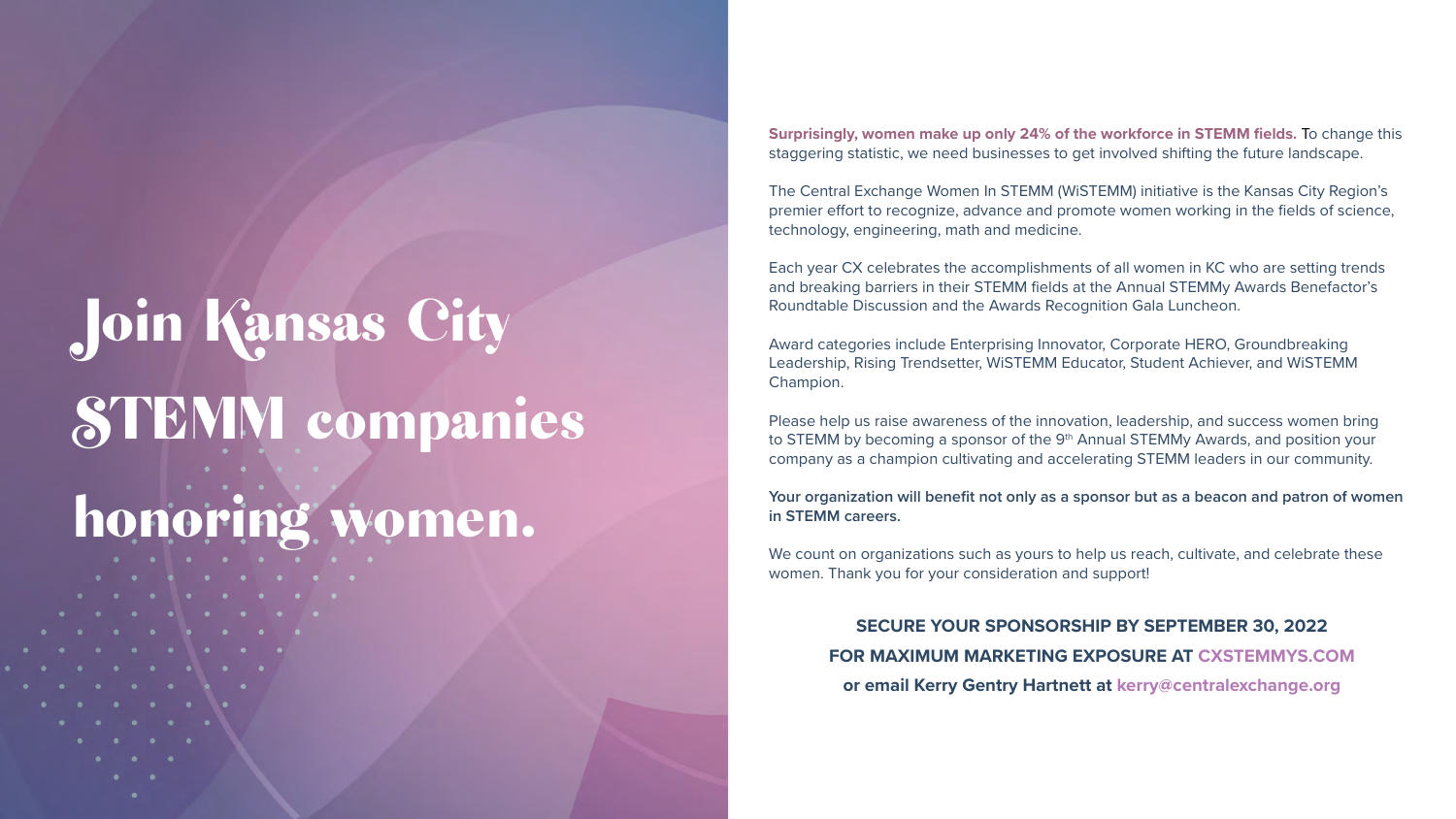### Student Achiever

The **Student Achiever STEMMy Award** recognizes a female college student currently enrolled in a Kansas or Missouri college or university who has professional aspirations in a STEMM field. She has demonstrated academic achievements, shows exemplary student involvement in the campus/ community organizations and is a leader amongst her peers at her college or university.

### WiSTEMM Educator

The **WiSTEMM Educator STEMMy Award** recognizes a full-time faculty member in a STEMM field. She is recognized by her institution/community as an Excellent Educator based upon student or faculty assessments and community accolades.

### Enterprising Innovator

The **Enterprising Innovator STEMMy Award** recognizes a woman business owner in a STEMM field. She demonstrates exemplary leadership in her business by establishing a strong vision and achieving great success. She demonstrates industry excellence by influencing others in her STEMM field and is viewed as a key contributor in her industry.

### Corporate HERO

The **Corporate/Organization HERO STEMMy Award** recognizes a company (large or small) or a non-profit that promotes women in STEMM. The company/non-profit is actively engaged in KC Metro STEMM related activities/organizations. The company/non-profit is highly supportive of women working in STEMM fields and provides benefits in the form of education, growth opportunities, flexibility and camaraderie.



### Rising Trendsetter

The **Rising Trendsetter Award** recognizes a woman with less than 15-years of professional experience in a STEMM field and who has demonstrated significant achievement early in her career. She is an Influencer of women in STEMM, showing peer recognition and peer support. She is an emerging leader for women in STEMM and is involved in STEMM activities in her company and/or the community.

### Groundbreaking Leadership

The **Groundbreaking Leadership Award** recognizes a woman in STEMM who has made significant contributions to the STEMM community throughout her 15+ year professional career. She is a champion of women in STEMM, promoting gender equity in leadership roles, supporting women entering or growing STEMM careers and celebrating achievements by women in STEMM. She is a 360-degree leader who casts a vision, sets and attains goals, learns from other leaders, mentors others, influences peers and propels innovation and change.

### WiSTEMM Champion

The **WiSTEMM Champion Award** recognizes a leader working in a STEMM field/organization or in association with a STEMM field/ organization. They are bridge builders who cast a vision for gender equality and act on that vision. They advocate for women in STEMM, supporting them as they enter or grow in their STEMM and diversity careers and promote them in their workplace or in the community.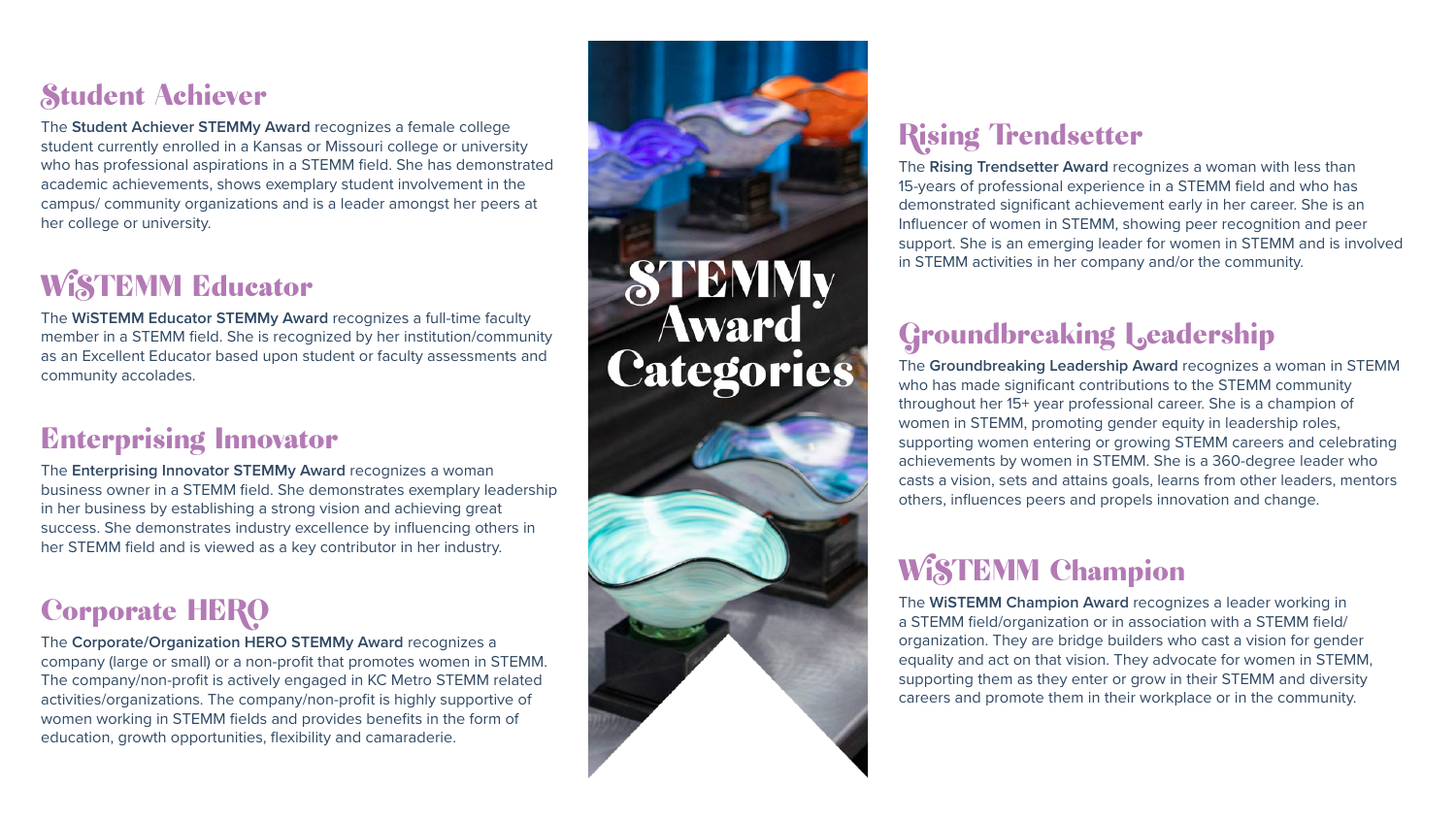# Celebrate the 2022 STEMMy Award

# Honorees.

### Benefactor's Happy Hour Roundtable Discussion **OCTOBER 2022 | DATE, TIME + LOCATION TBD**

Join a dynamic lineup for a thought-proving conversation focusing on women in STEMM. Drinks and appetizers are included. More information about the program is coming soon!

### STEMMy Awards Gala Luncheon

### **OCTOBER 27, 2022 | 11:30 AM - 1:00 PM | FIORELLA'S + ONLINE**

Help us recognize the outstanding 2022 STEMMy Award Honorees at the annual awards luncheon.



### **FEATURING KEYNOTE:**

**KARA LOWE** KC Tech Council Chief Executive Officer

**EVENT EMCEED BY: MICHELLE BOGOWITH** Fox4 WDAF-TV Meteorologist

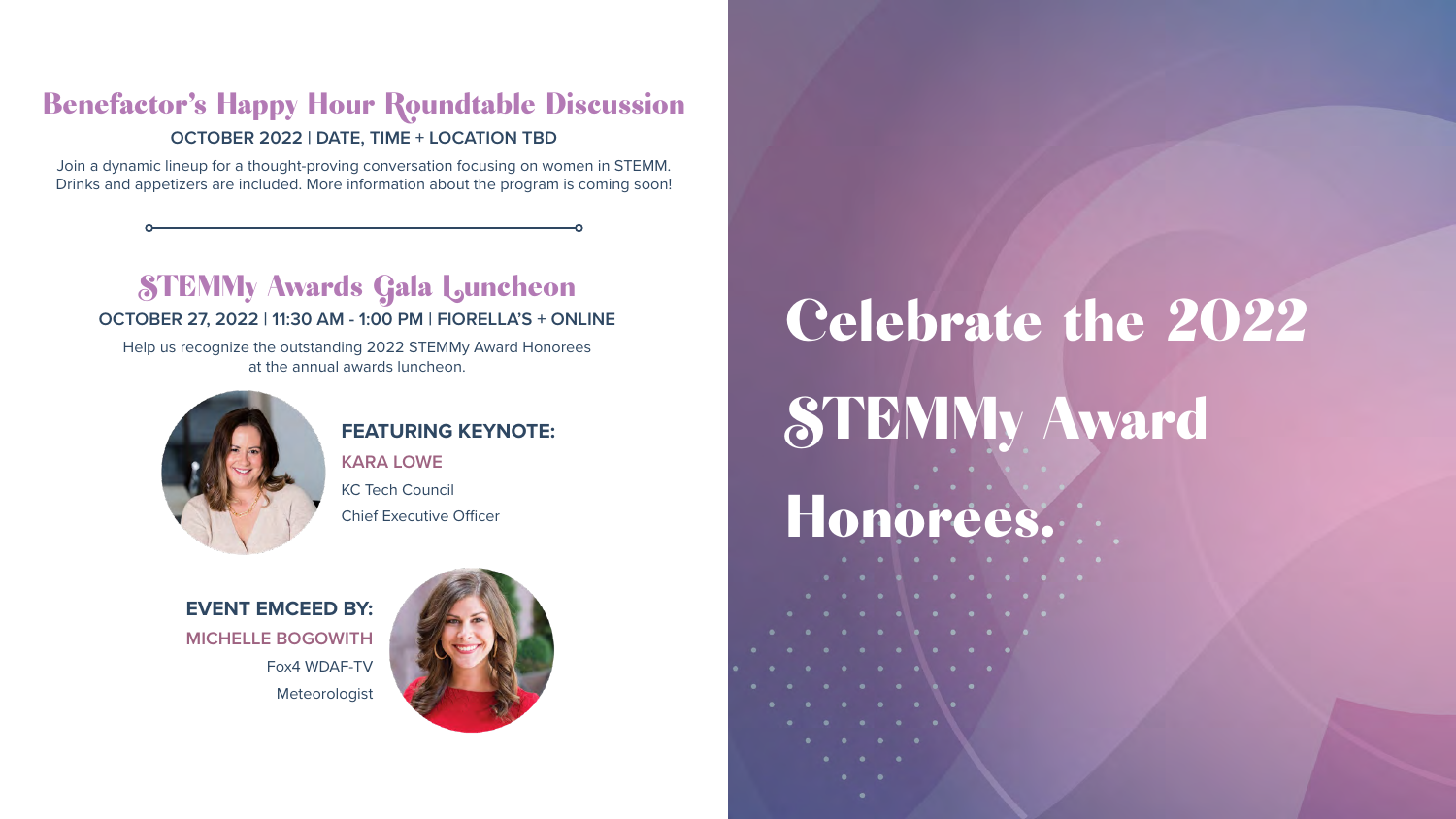### Sponsorship Opportunities

Platinum **STEMMy AWARDS SPONSOR**  $$15,000$ 

- **40 Tickets** to the STEMMy Awards Benefactor's Happy Hour Roundtable Discussion.
- **40 In-Person Tickets** or **80 Virtual Tickets** or a **Combination of Both** to the STEMMy Awards Gala Luncheon.
- Recognized as the **Exclusive Sponsor of the STEMMy Awards Benefactor's Happy Hour Roundtable Discussion**, with the opportunity to host the event at your company location if desired.
- Opportunity to provide comments from the stage at the Awards Gala Luncheon.
- Receive a **Full-Page Advertisement** in the printed and digital program provided at the luncheon.
- Recognized as the **Platinum Sponsor** in all **Pre-Event Digital Marketing**, including invitations, the event webpage, and social media.
- Recognized as the **Platinum Sponsor** in all printed and digital marketing materials **at the Awards Gala Luncheon**.

**1 Available**

- **15 Tickets** to the STEMMy Awards Benefactor's Happy Hour Roundtable Discussion.
- **15 In-Person Tickets** or **30 Virtual Tickets** or a **Combination of Both** to the STEMMy Awards Gala Luncheon.
- Receive a **Quarter-Page Advertisement** in the printed and digital program provided at the luncheon.
- Recognized as a **Bronze Sponsor** in all **Pre-Event Digital Marketing**, including invitations, the event webpage, and social media.
- Recognized as a **Bronze Sponsor** in all printed and digital marketing materials **at the Awards Gala Luncheon**.

### Bronze **STEMMy AWARDS SPONSOR** \$3,000 **Unlimited**

- **30 Tickets** to the STEMMy Awards Benefactor's Happy Hour Roundtable Discussion.
- **30 In-Person Tickets** or **60 Virtual Tickets** or a **Combination of Both** to the STEMMy Awards Gala Luncheon.
- Opportunity to provide comments from the stage at the Awards Gala Luncheon.
- Receive a **Full-Page Advertisement** in the printed and digital program provided at the luncheon.
- Recognized as a **Gold Sponsor** in all **Pre-Event Digital Marketing**, including invitations, the event webpage, and social media.
- Recognized as a **Gold Sponsor** in all printed and digital marketing materials **at the Awards Gala Luncheon**.
- **20 Tickets** to the STEMMy Awards Benefactor's Happy Hour Roundtable Discussion.
- **20 In-Person Tickets** or **40 Virtual Tickets** or a **Combination of Both** to the STEMMy Awards Gala Luncheon.
- Receive a **Half-Page Advertisement** in the printed and digital program provided at the luncheon.
- Recognized as a **Silver Sponsor** in all **Pre-Event Digital Marketing**, including invitations, the event webpage, and social media.
- Recognized as a **Silver Sponsor** in all printed and digital marketing materials **at the Awards Gala Luncheon**.

### Silver **STEMMy AWARDS SPONSOR** \$5,000 **Unlimited**

**CXSTEMMYS.COM**

### Gold **STEMMy AWARDS SPONSOR** \$10,000 5 **4 Now Available**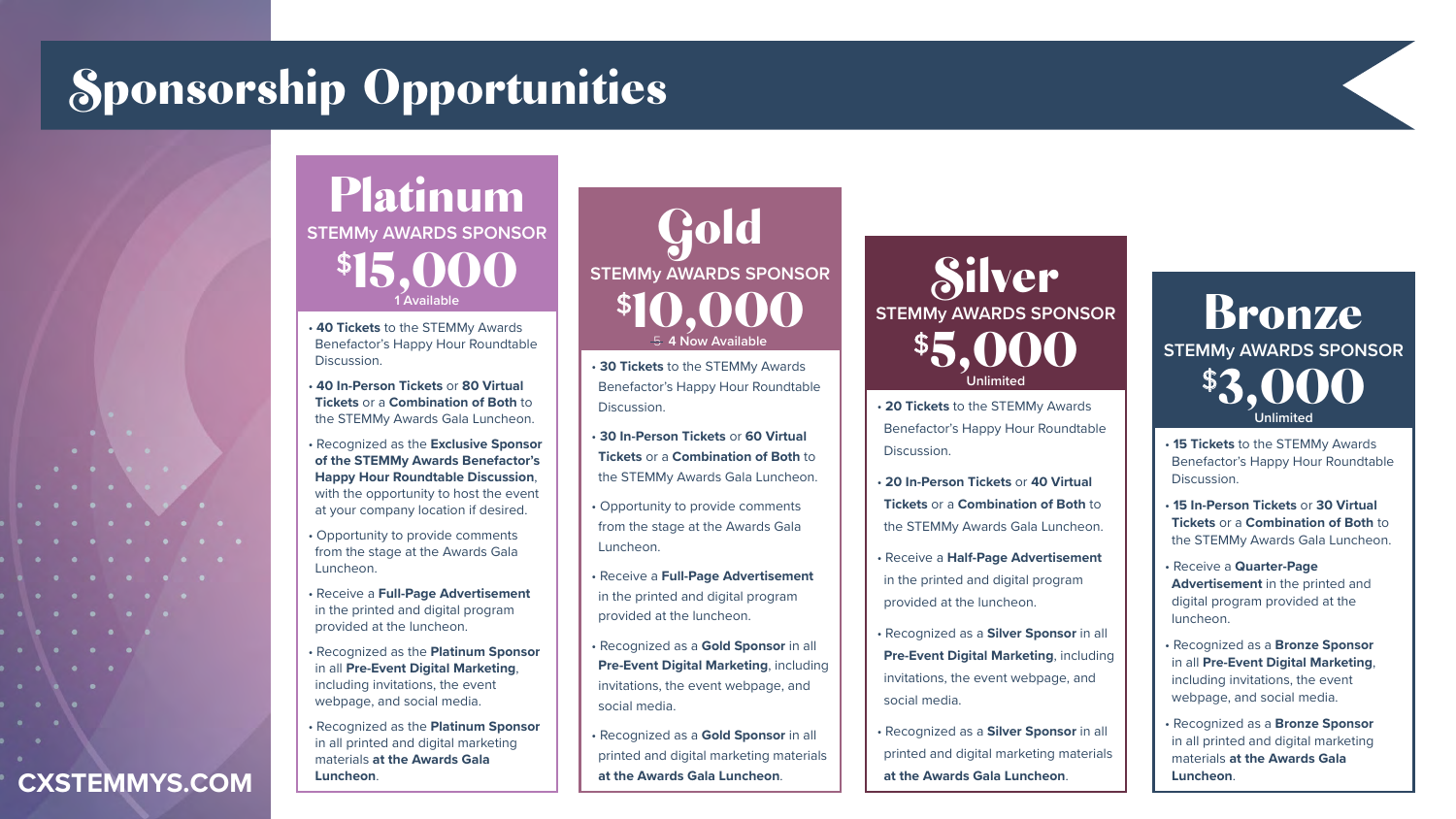### CENTRAL**X**EXCHANGE STRM

### Tables + Tickets



Combo

Ticket

**+ 1 in-person ticket to the Benefactor's Happy Hour Roundtable Discussion** 

**+ 1 in-person ticket to the Awards Gala Luncheon**

**\$**140 **Public // \$**125 **CX Members** 

### Table

**\$**100 **Public Wirtual** \$85 CX Members

**+ 5 in-person tickets to the Benefactor's Happy Hour Roundtable Discussion** 

### In-Person **Ticket Awards Gala Luncheon**

**Ticket** 

**+ 10 in-person or 20 virtual tickets to the Awards Gala Luncheon** 

**+ Company recognized as a sponsor in all marketing materials at the Awards Luncheon** 

### **\$**1,000 **Public + CX Members**

**watch the awards ceremony online**

**\$**50 **Public \$**25 **CX Members** 

**[CXSTEMMYS.COM](https://centralexchange.org/stemmy-awards/)**